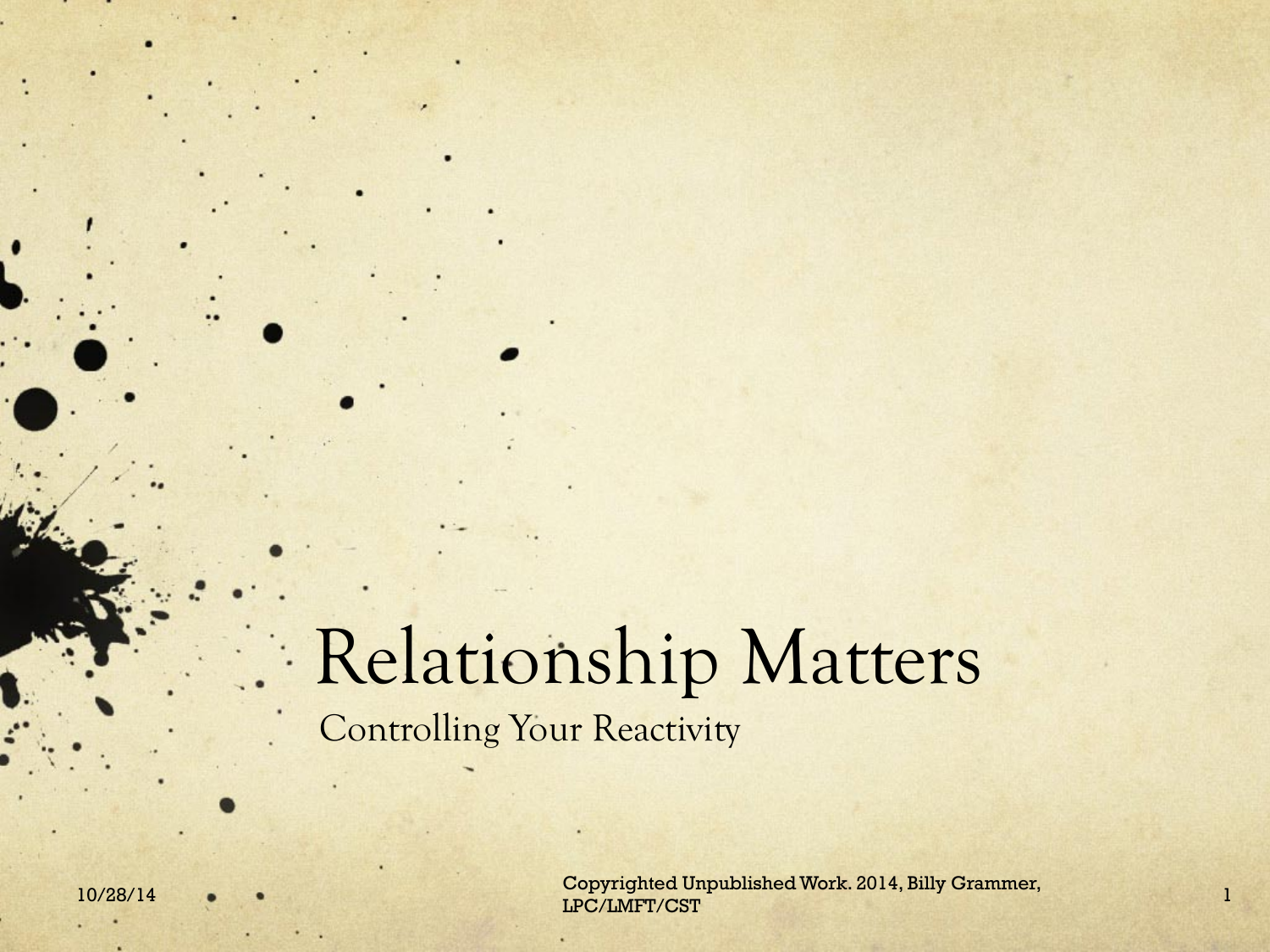### A Thoughtful Question #2

**When is it "Right" to Share Your Emotions?**  Ask Yourself:

"What is the *Purpose* of Sharing What You are Feeling and Experiencing with Your Spouse (or Someone Else)?"

"What Do You Want to *Happen* as a Result?"

"Can the Other Person Find the Value in this Process?

"Does the Other Person Have the Tolerance/Ability to Participate in this Process?"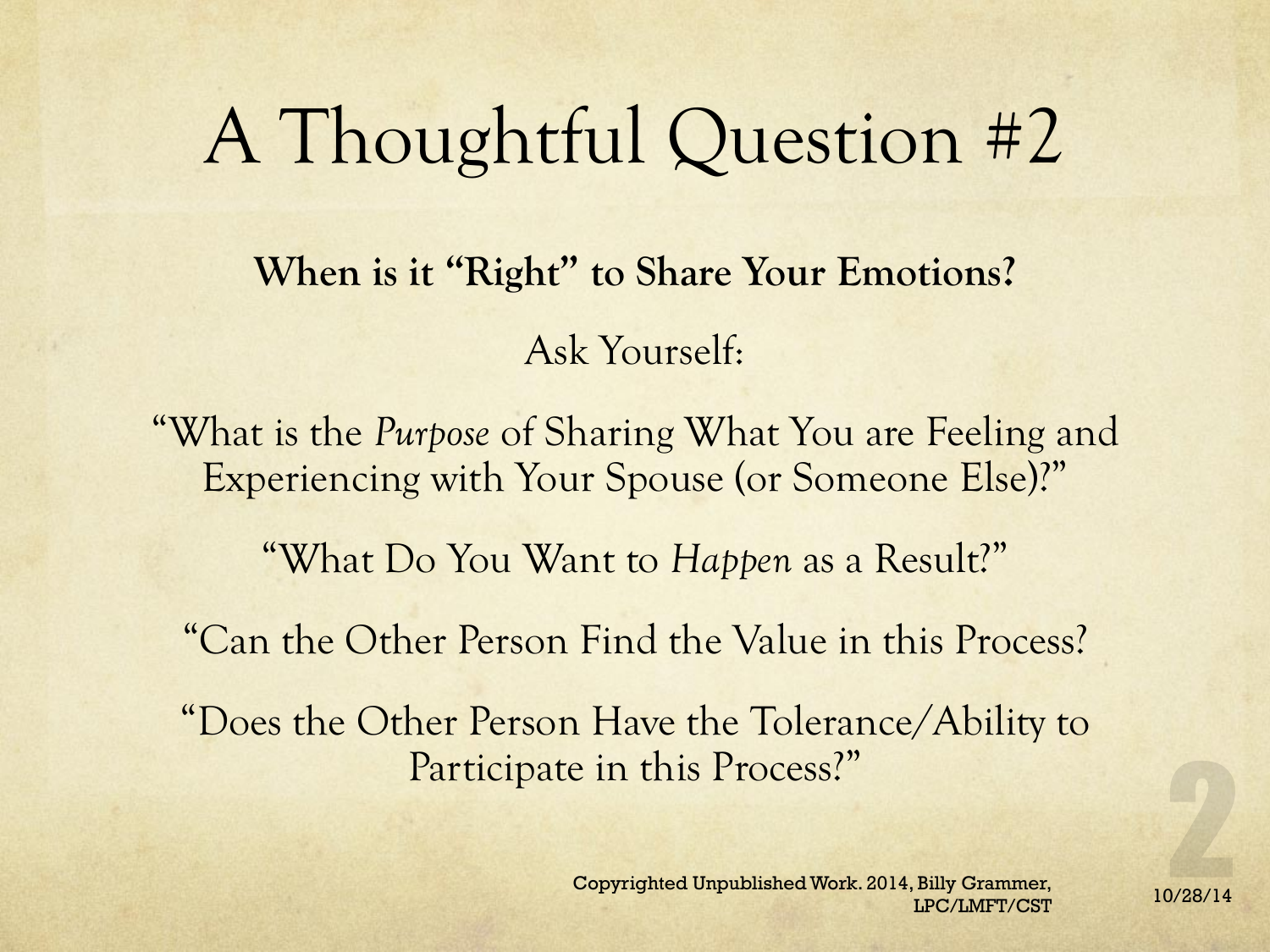## Responsible Sharing

Take Responsibility for Your Own Emotions.

Resist the Temptation to "Blame" Others for What You are Feeling. Be Careful of the "You" word!

Share from Inside Your Hula-Hoop So as to be Known.

Your Emotions Will Tell A Lot About Your Own Life.

Share Your Life with Others without Taking Them Emotionally Hostage!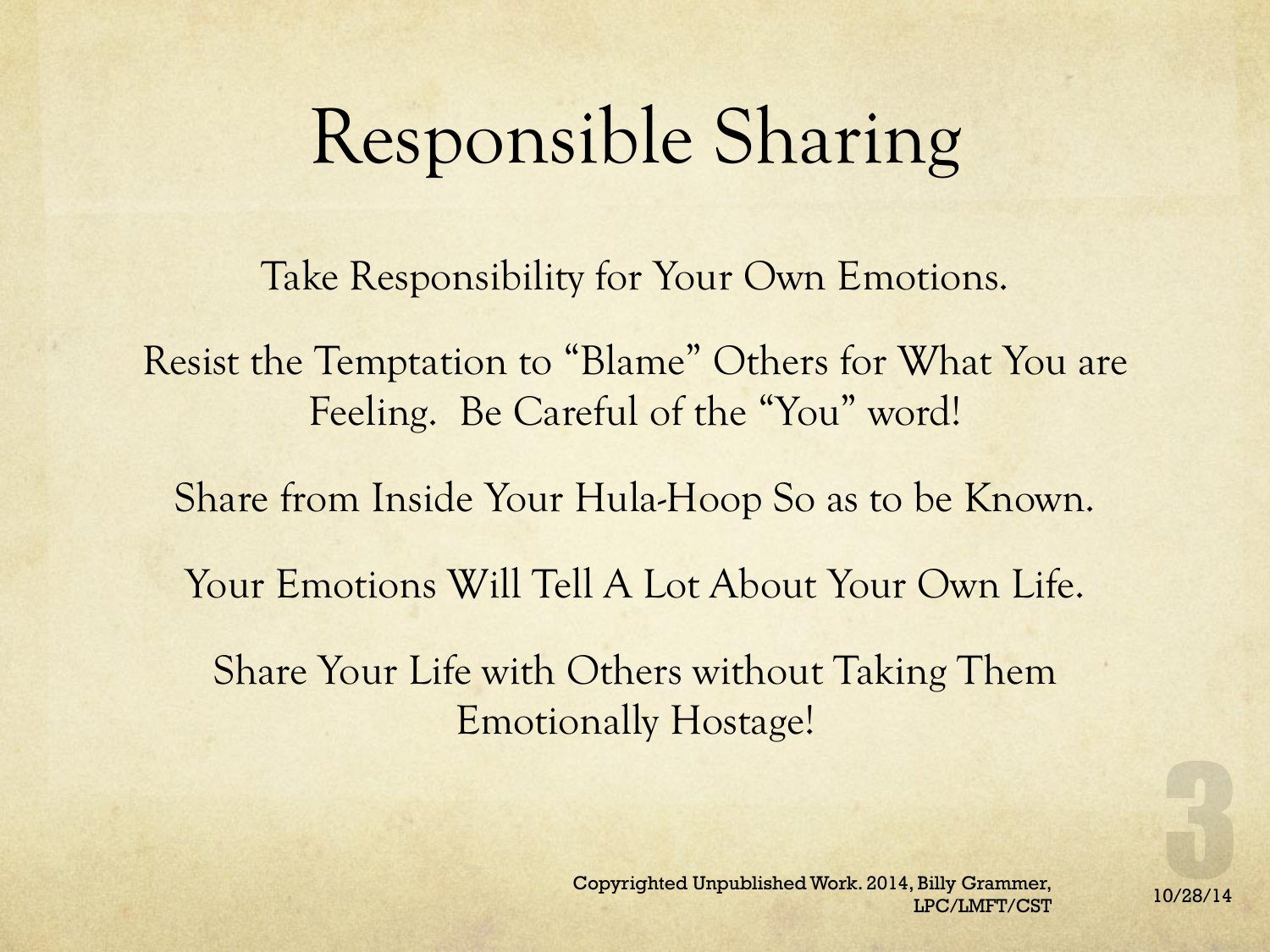#### The ABC's of Emotion

#### **In order for a problem to be** *the* **problem, don't** *you* **become the problem.**

In order for an issue to have a chance to become the issue, don't let your emotional response to the issue become the issue.

What's the real issue: Your emotional response to the issue? Or the issue?

#### **What do** *you want* **the focus to be?**

Are you trying to find a solution? Or do you simply *want* to make it "personal?"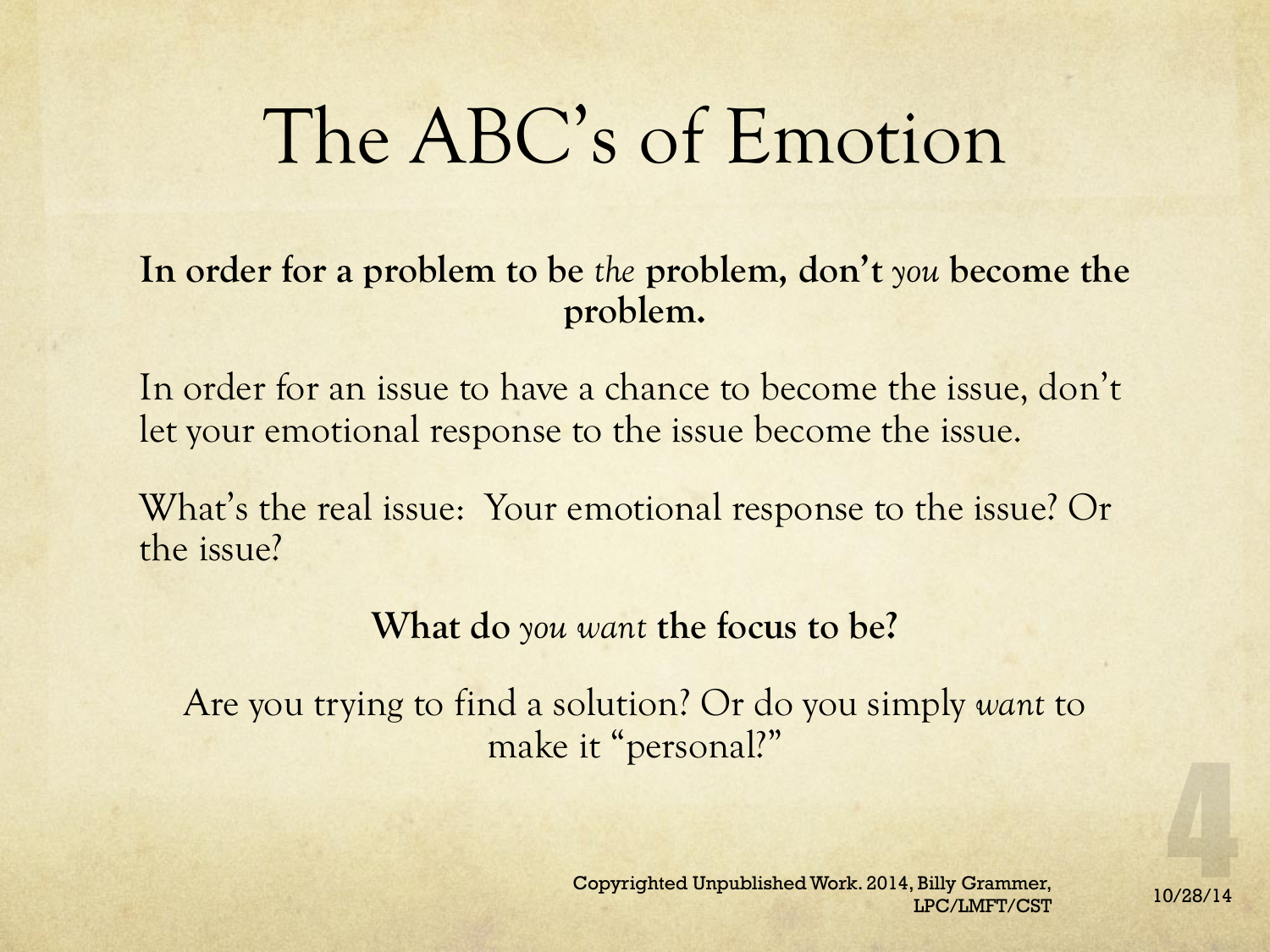#### The ABC's of Emotions

There is the "problem" and then again, there is our *response* to the problem.

**We are each responsible for our response to the problem**.

Our emotional response does not necessarily change "reality." *If our emotional response does bring about change, we may have to continual having the emotional response in order to sustain the change that has been created.*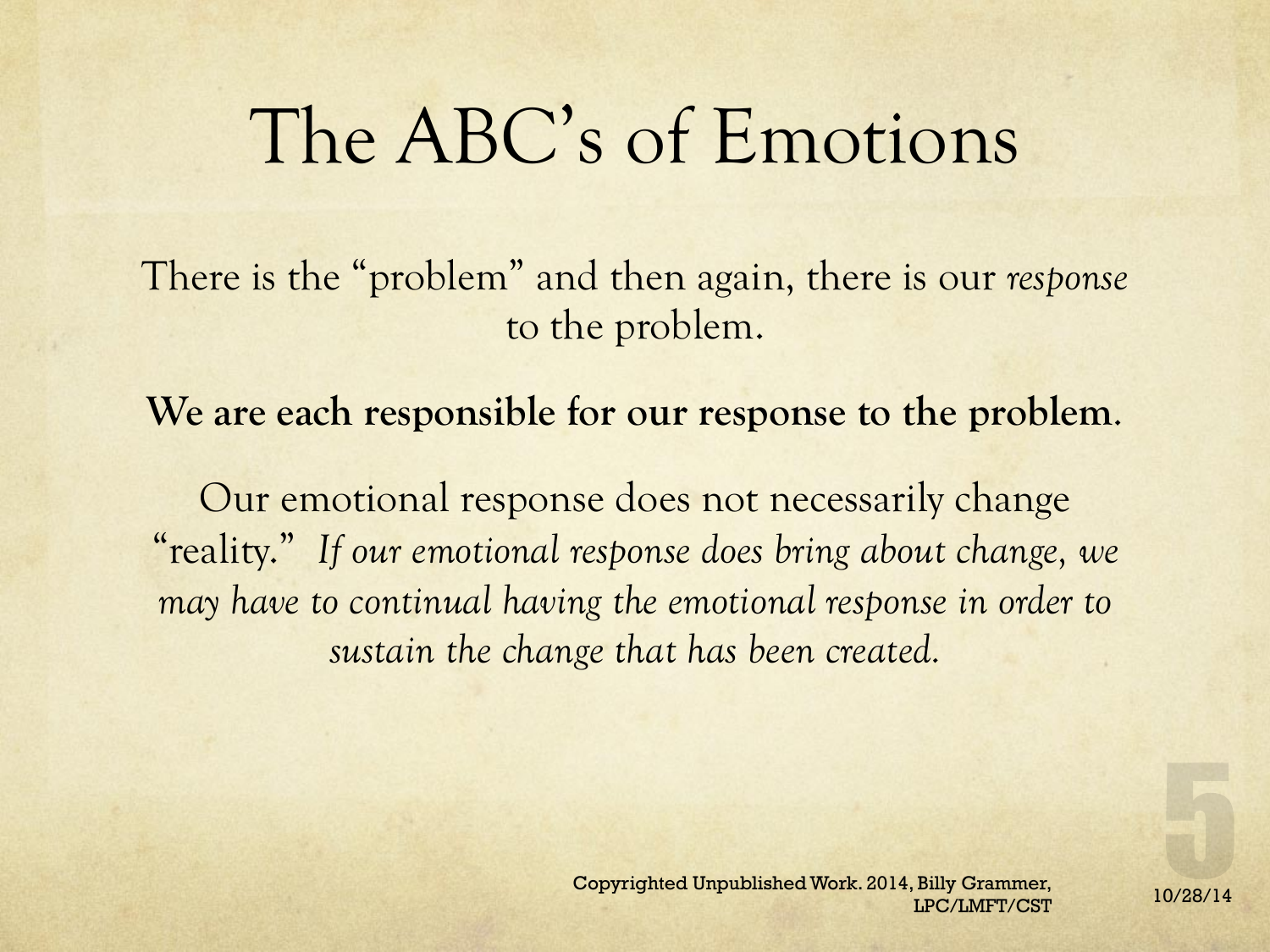#### The ABC's of Emotion

Resist the temptation to say: "This shouldn't be happening!"

Rather, say this: "Everything is exactly as it should be in this moment for things to be as they are, whether I like it or not. What is necessary for it to be this way is present."

If all the ingredients are still present, you will get the same results.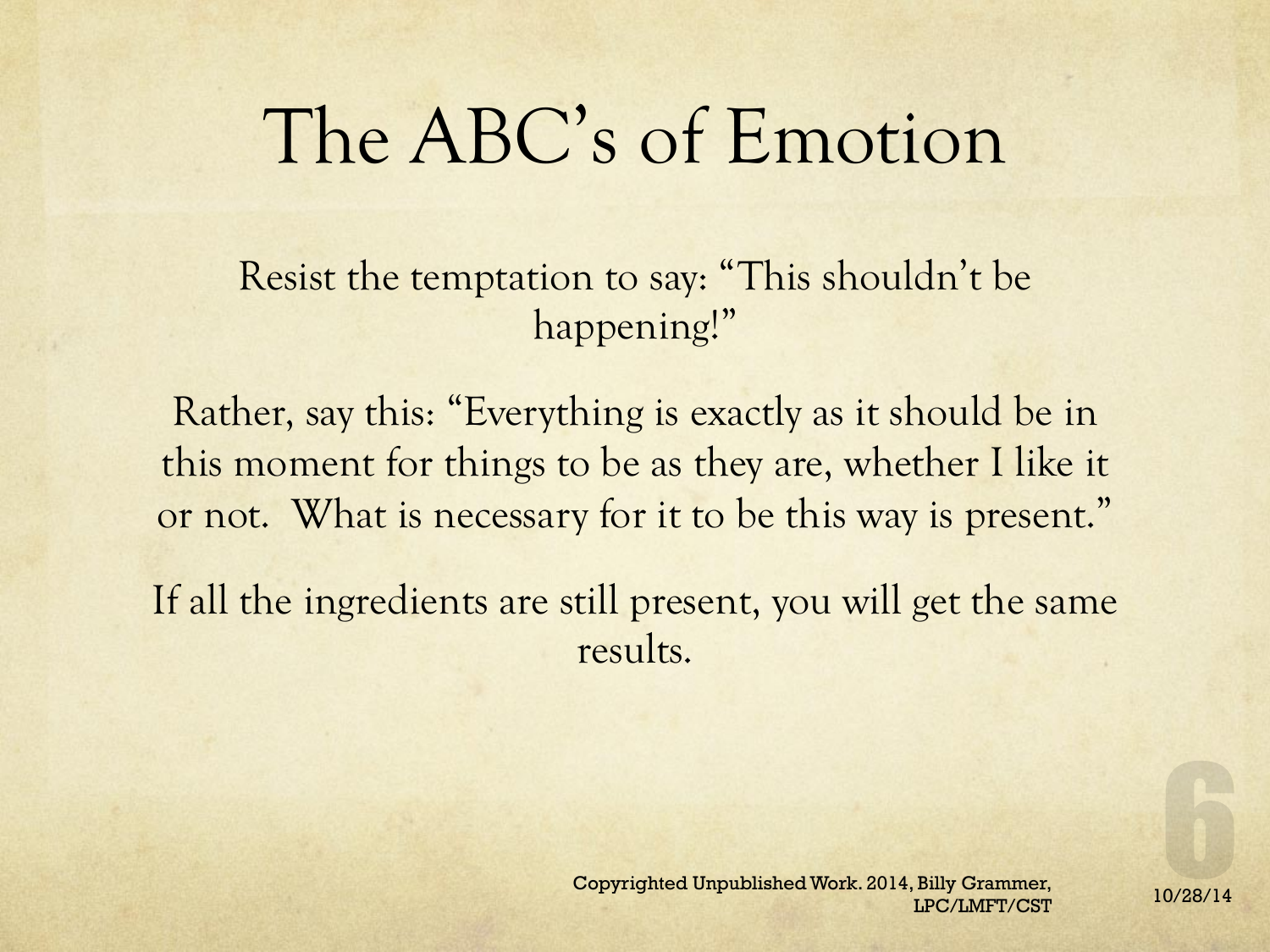#### Anger: The Emotion

An Emotion Based upon the Narrative/Perspective of: Truth, Justice, Right, Wrong, What Should Be, What Ought Be.

#### An Emotion Experienced as the Result of a "Blocked Goal"

An Emotion Ignited as a Result of Felt Powerlessness, Shame, Humiliation – Leading to Rage

An Emotion that Represents Inhibited Grieving, Sadness and Loss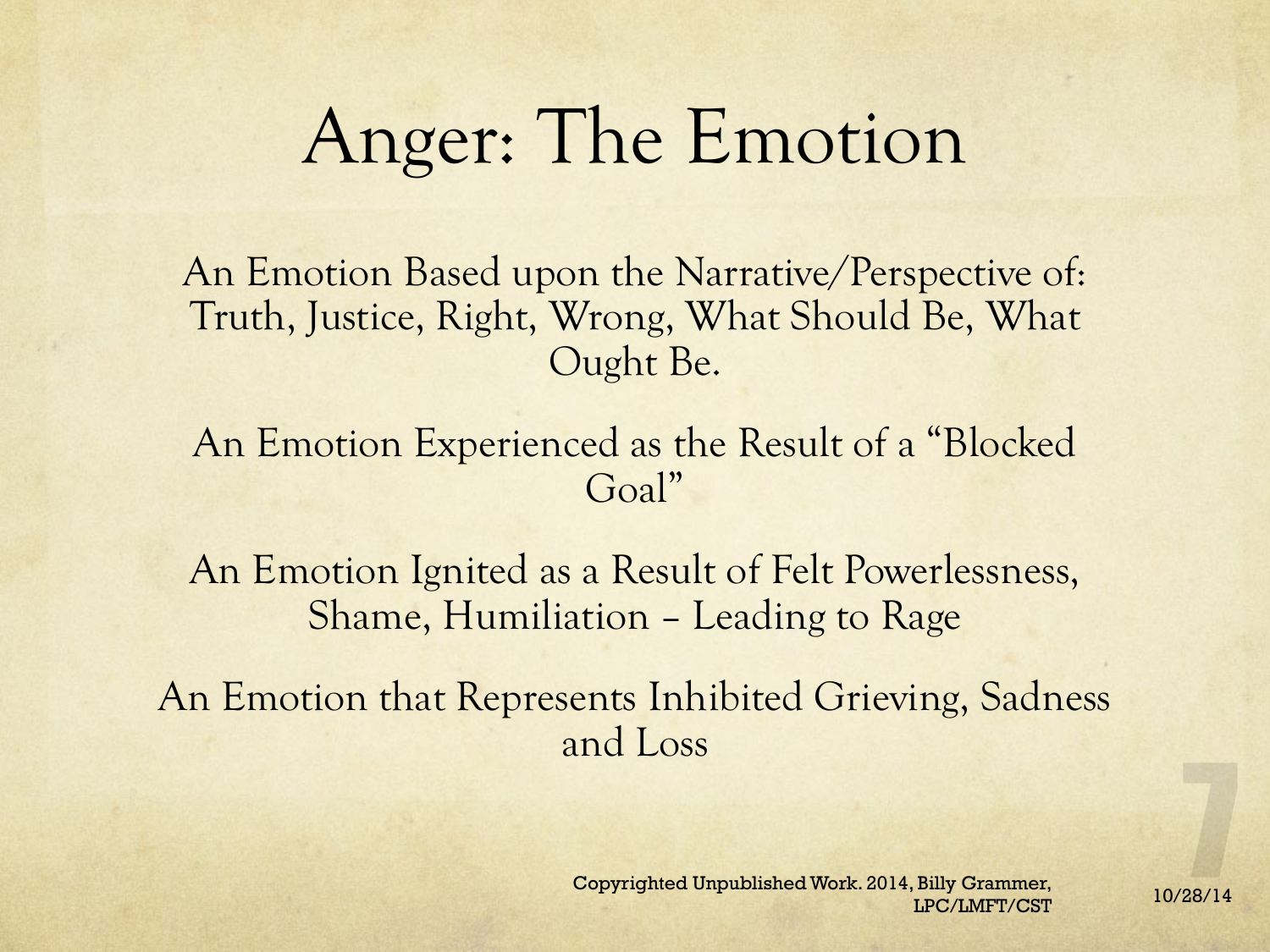## **Controlling Your Reactivity**

Mastering the Discipline of Self-Control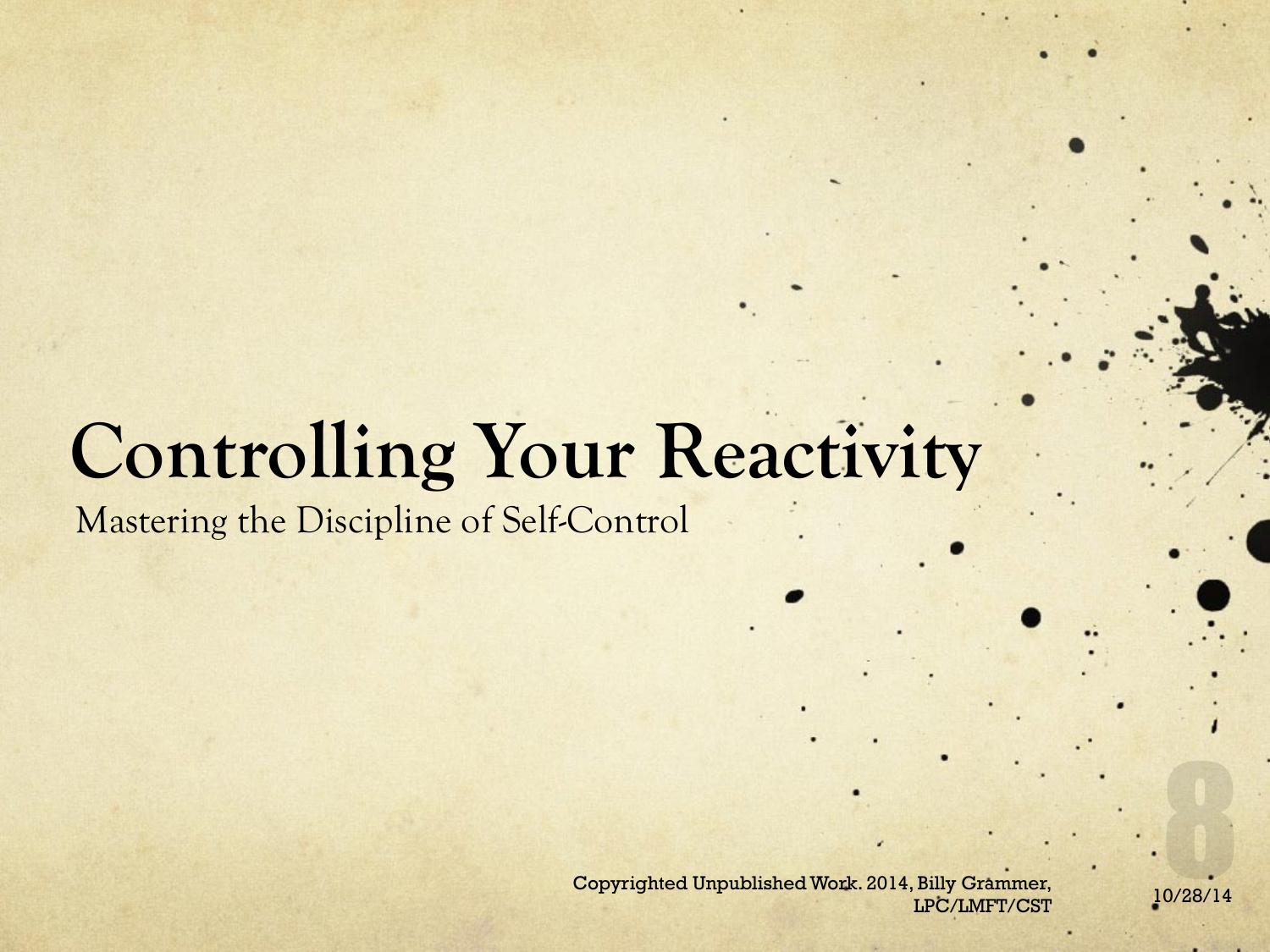# The Concept

Effective interpersonal relations are enormously benefited by both a stable sense of self and a capacity for spontaneity in emotional expression.

Successful relationships require a capacity to self-regulate emotions in appropriate ways, to control impulsive behavior and to tolerate stimuli that produces discomfort, to a certain degree.

An Unregulated Living Organism is, by nature, Invasive.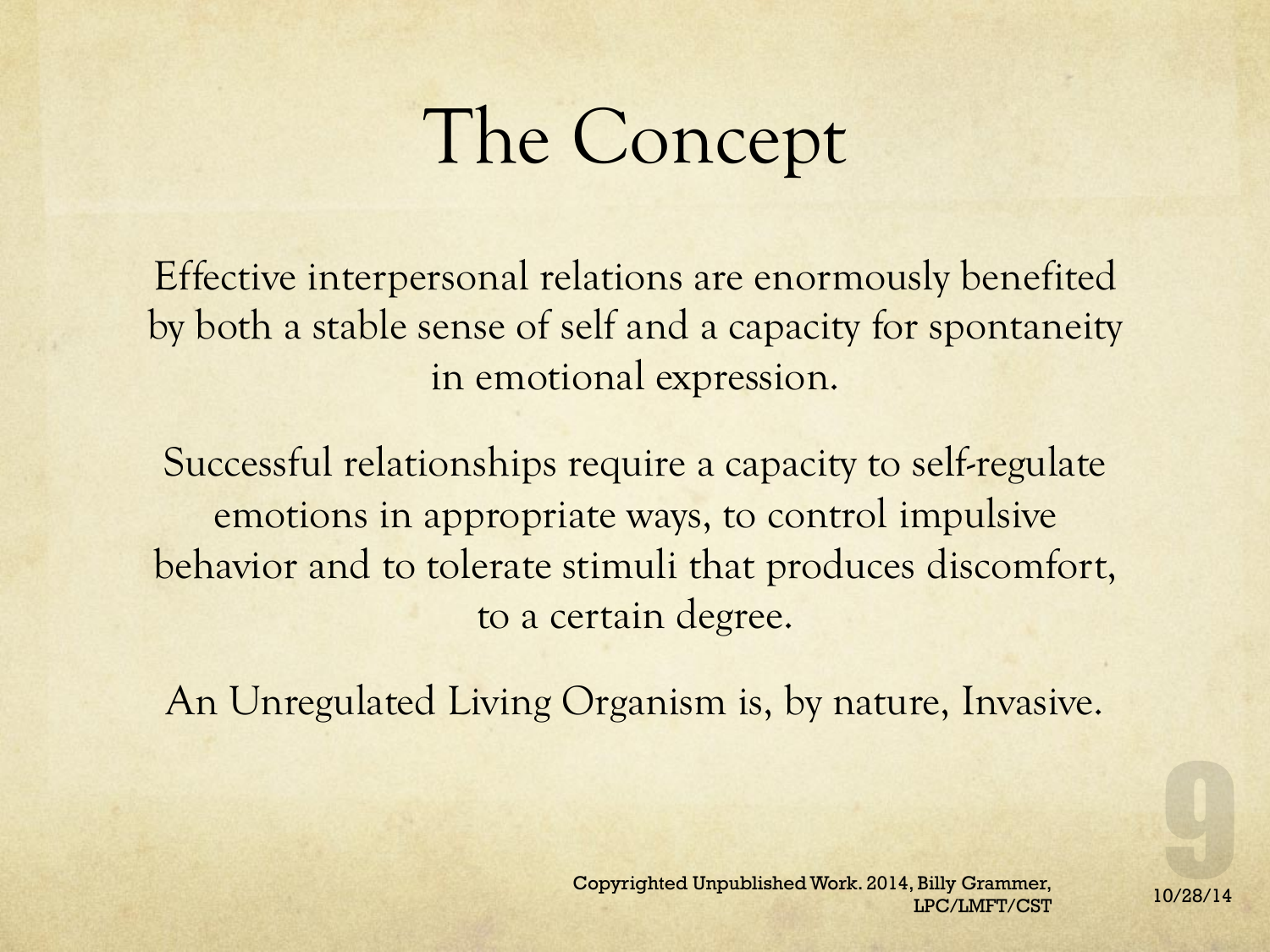# The Concept

Successful, Productive Relationships Require Four Emotion Modulation Abilities:

- 1. Inhibit Inappropriate Behavior Related to Strong Emotions
	- 2. Self-Regulate Physiological Arousal Associated with Emotional Affect
	- 3. Refocus Attention in the Presence of Strong Affect
	- 4. Organize Self in Service of an External, Non-Mood Dependent Goal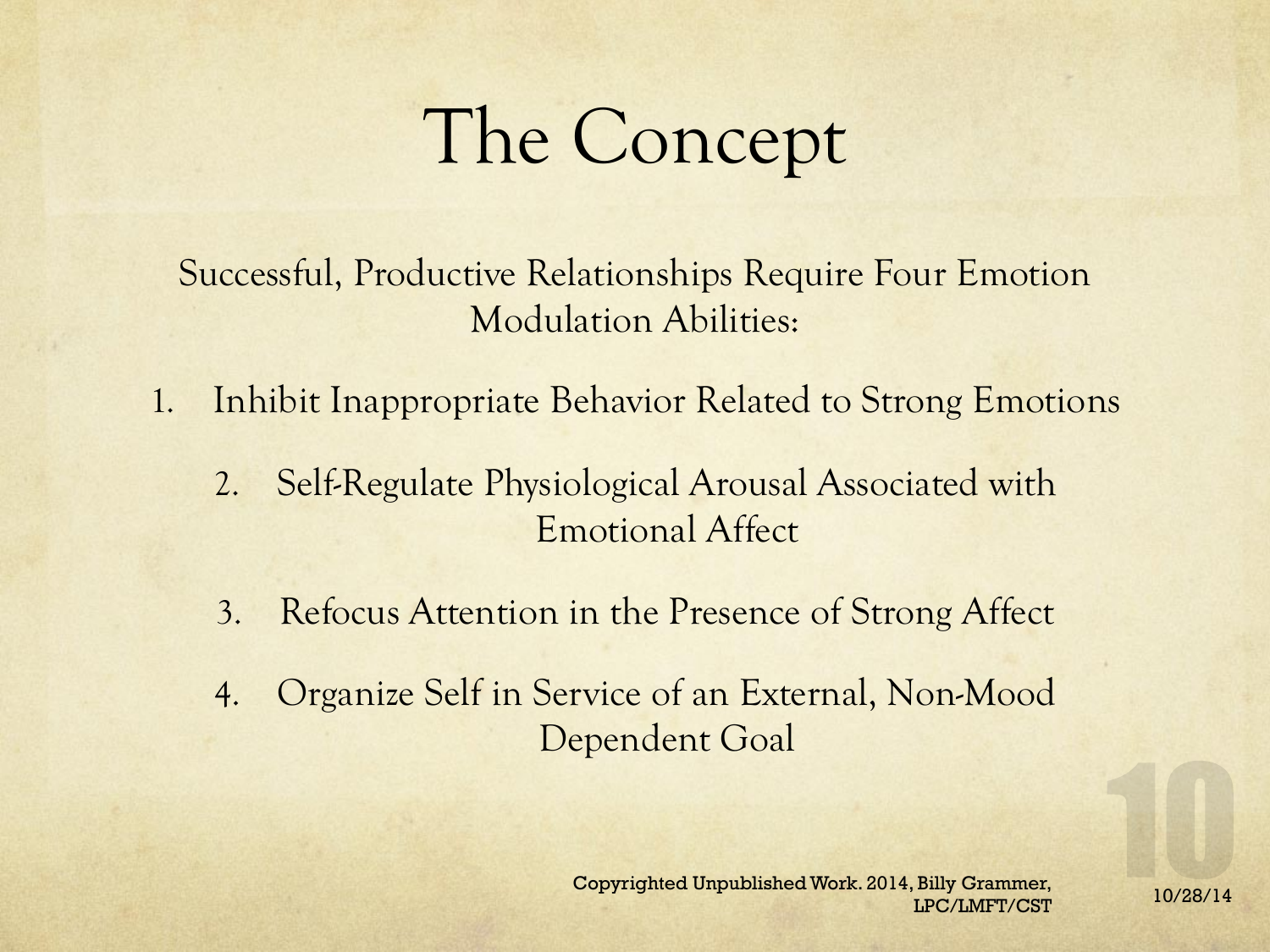### Emotional Vulnerability

- **High Sensitivity to Emotional Stimuli**  Reacts Quickly; Low Threshold
- **Inability to Regulate Emotional Intensity**  Emotional Reactions are Extreme
	- **Slow Return to Emotional Baseline**  Emotional Reactions are Long-Lasting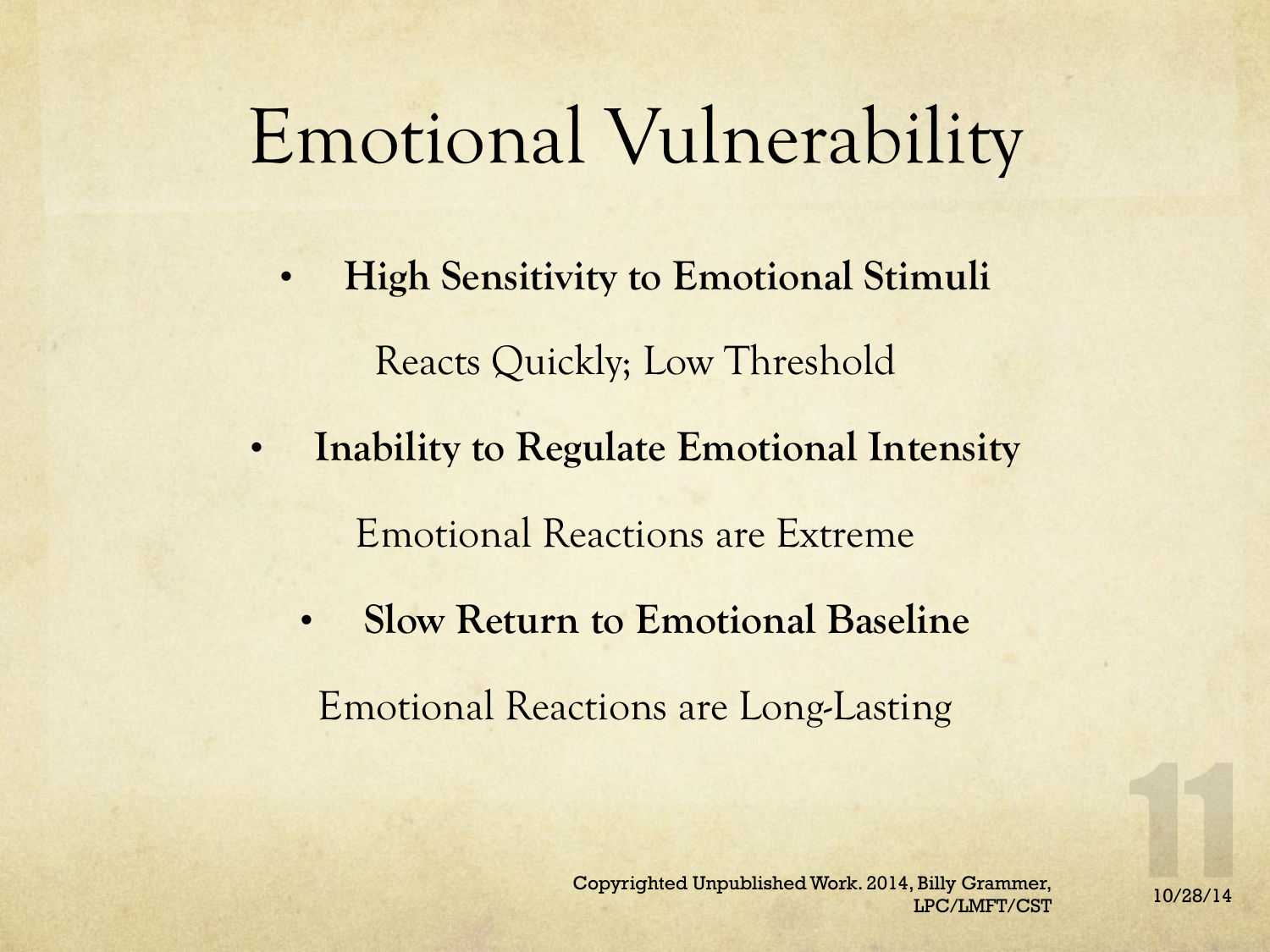### A Full-System Response

Emotions are "Full-System" Responses. A Current Emotion Integrates the Entire System in its Favor.

Once Started, Emotions tend to Repeatedly Re-Fire.

A Slow Return to Baseline Exacerbates this Reactivating Effect.

This then Contributes to Increased High Sensitivity to the next Emotional Stimulus.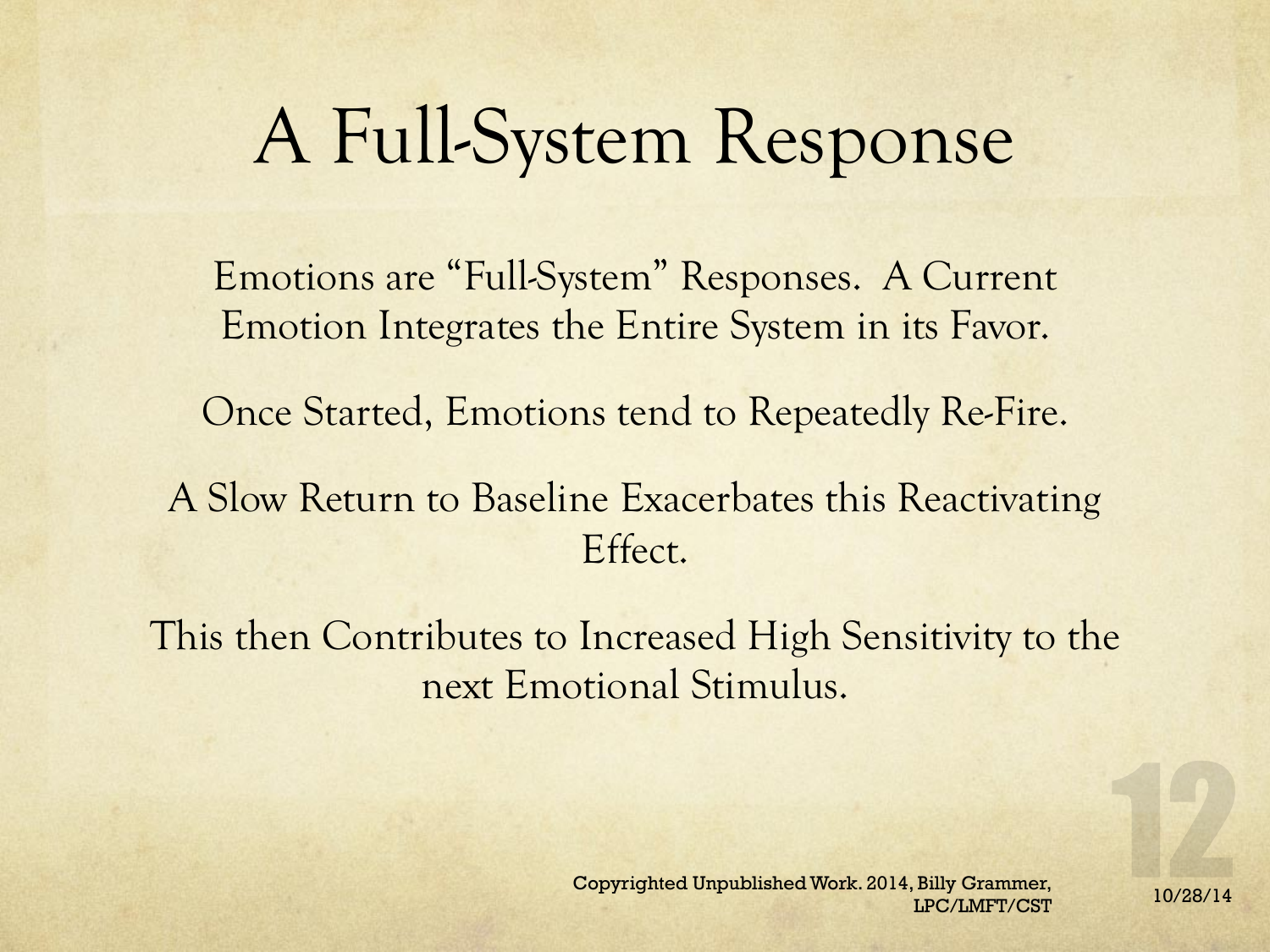**Increase Self-Awareness and Humility** 

"What can I learn from this?"

"What is it about me that contributed to me being triggered?"

"What is it in me that forms a hotspot about that topic?"

"What is it in me as a "host" that allowed this pathogen (virus) to become "active?"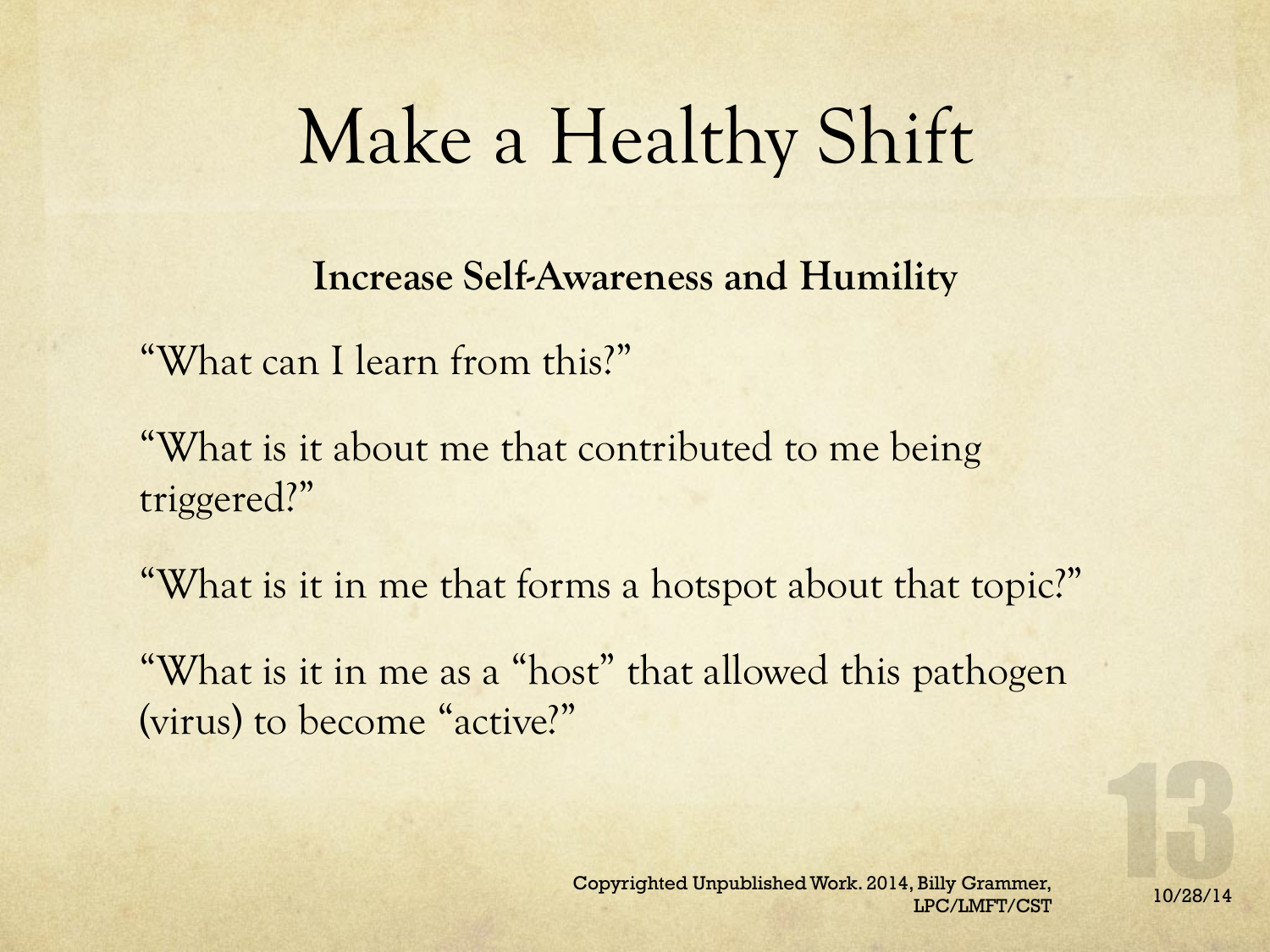**Increase Self-Observation** 

"What thoughts and emotions am I experiencing?"

"How are these thoughts and emotions affecting how I conduct myself?"

"What are my own emotional hot-buttons?" Identify These

Learn to Anticipate Your Hot-Buttons. Make a List of Responses that you Can Do. Rehearse Your Self-Talk.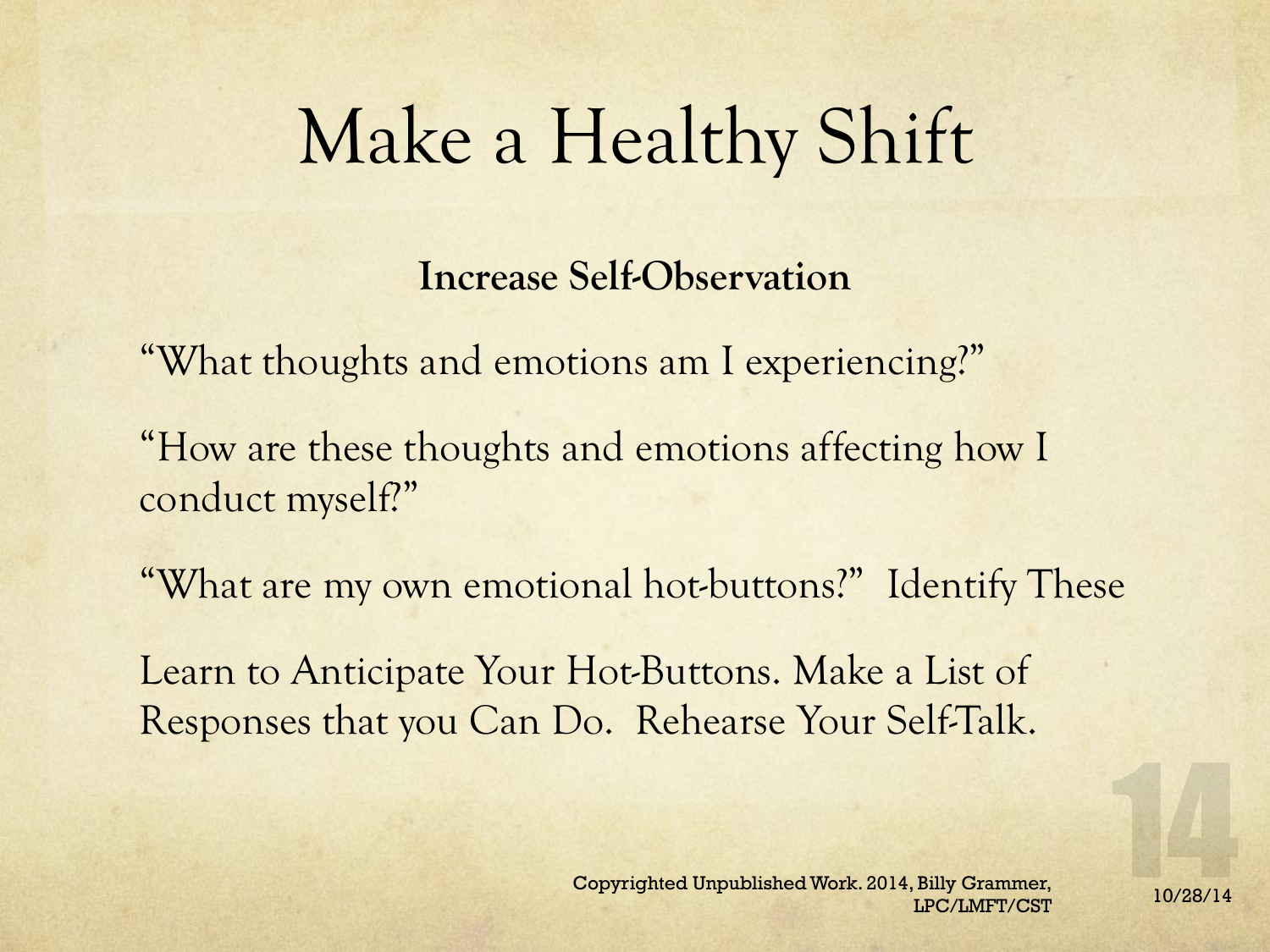#### **Increase Whole-Body Sensing**

When we become triggered, the reaction most likely shows up first in our bodies. Physical sensations carry important information.

Pay attention to your facial muscles.

Pay attention to your flushed feelings.

Practice Mindfulness – Living in the Moment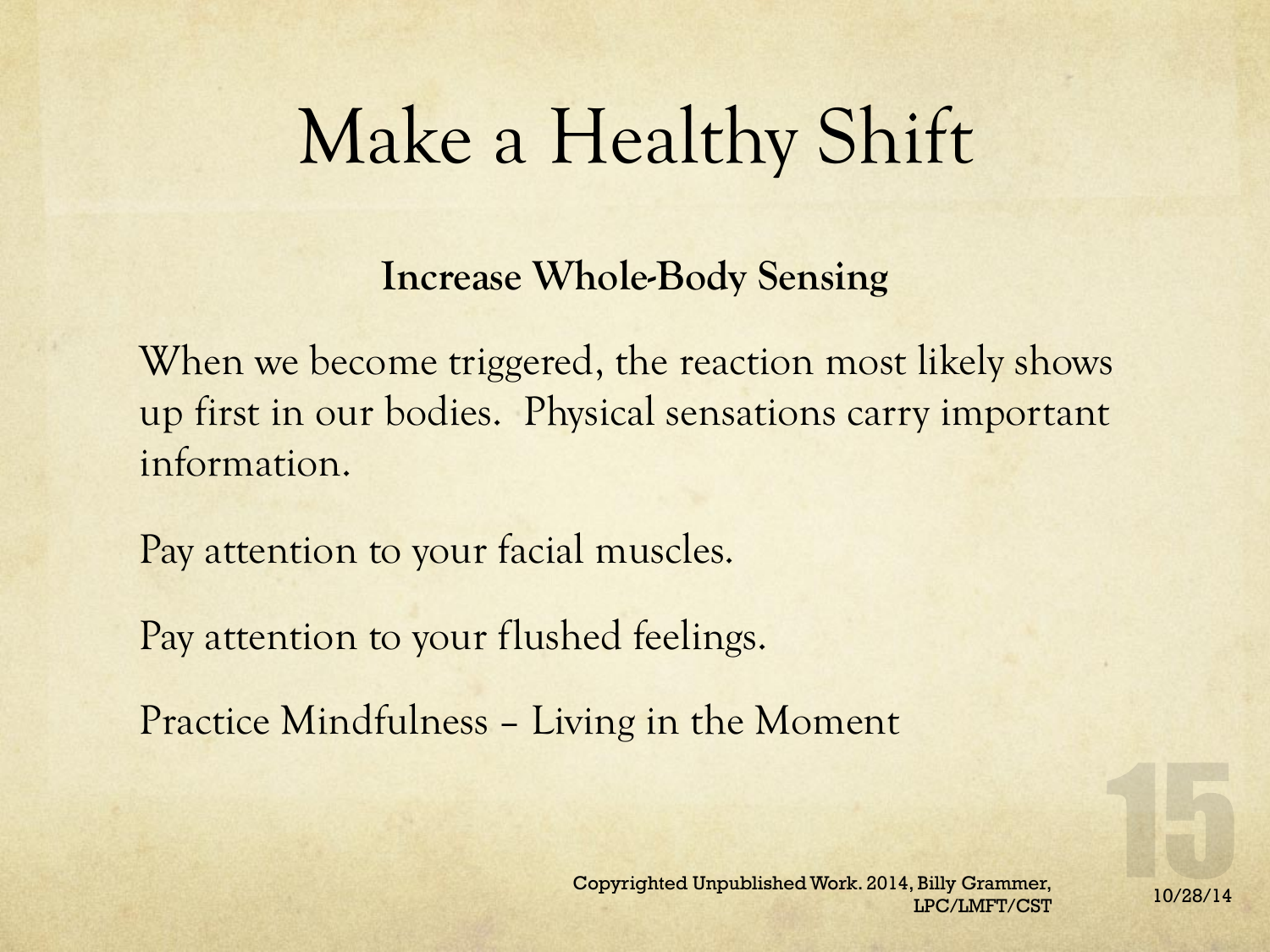**Increase reflective Processing** 

"Is this the only way to look at this situation?"

"What does this belief or emotion accomplish in my life? What purpose might it serve?"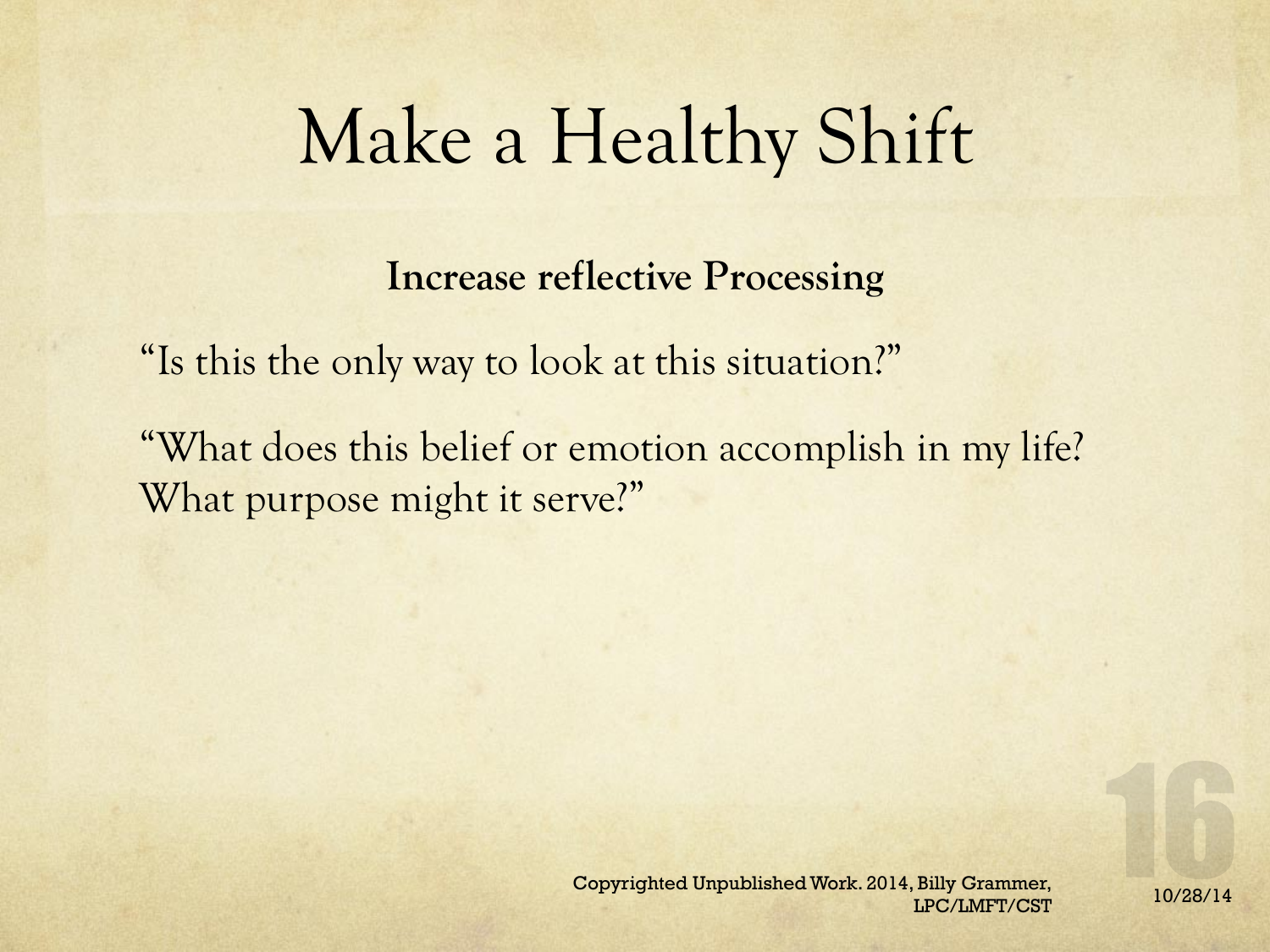If You Cannot Regulate Your Emotions, Make an Effort to Control Your Behaviors.

Make an Effort to Control your Negative Mental Tapes which arise out of Anxiety.

Self-Soothing may Require a Temporary Time-Out from the Relationship. Being "Out of Sync" is not a "Bad" Thing, unless You Make it a "Bad" Thing.

Practice "Mindfulness"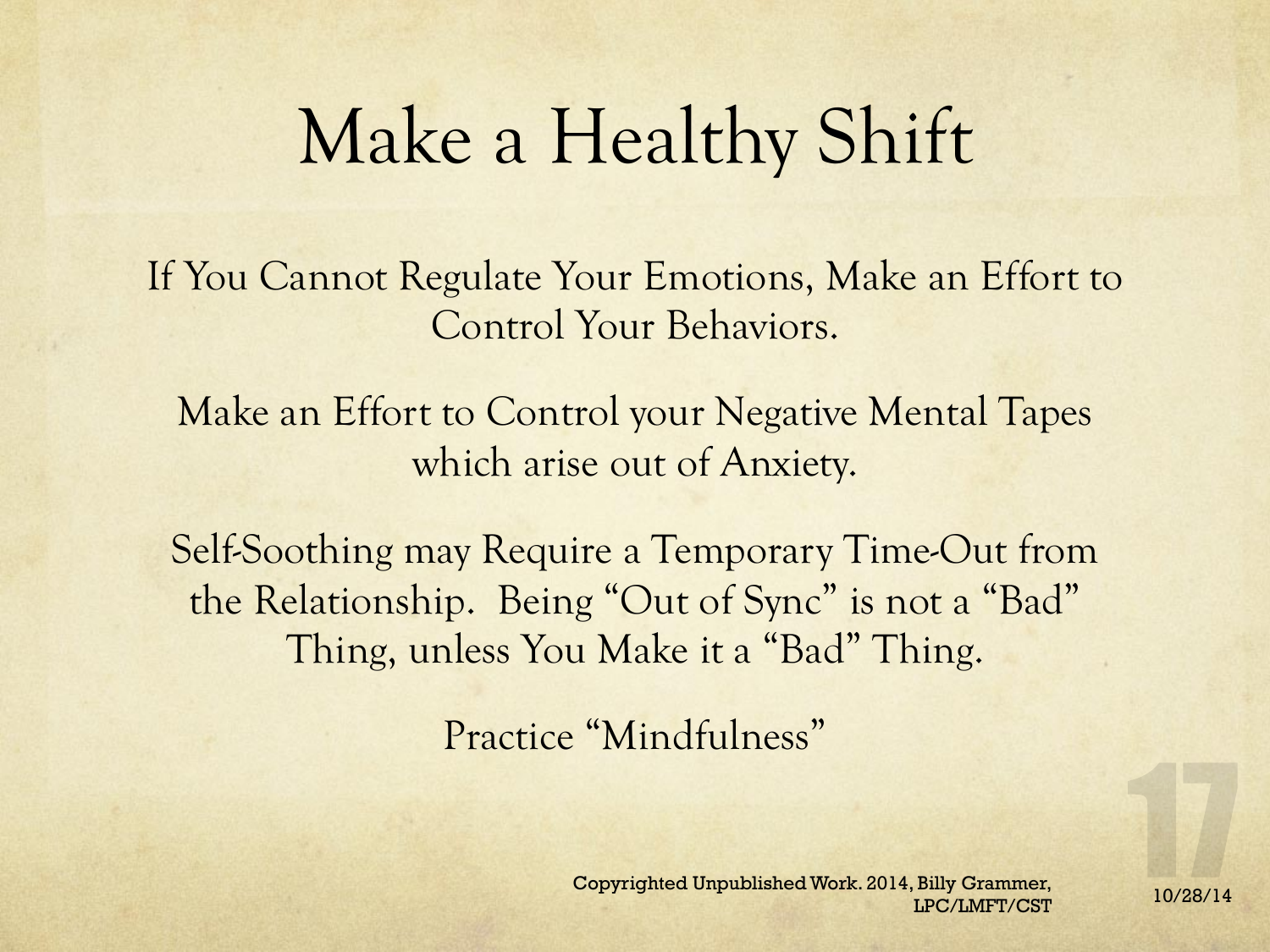## **Emotional Reactivity in Significant Relationships**

A Pressure-Cooker Designed to Increase our Personal Growth!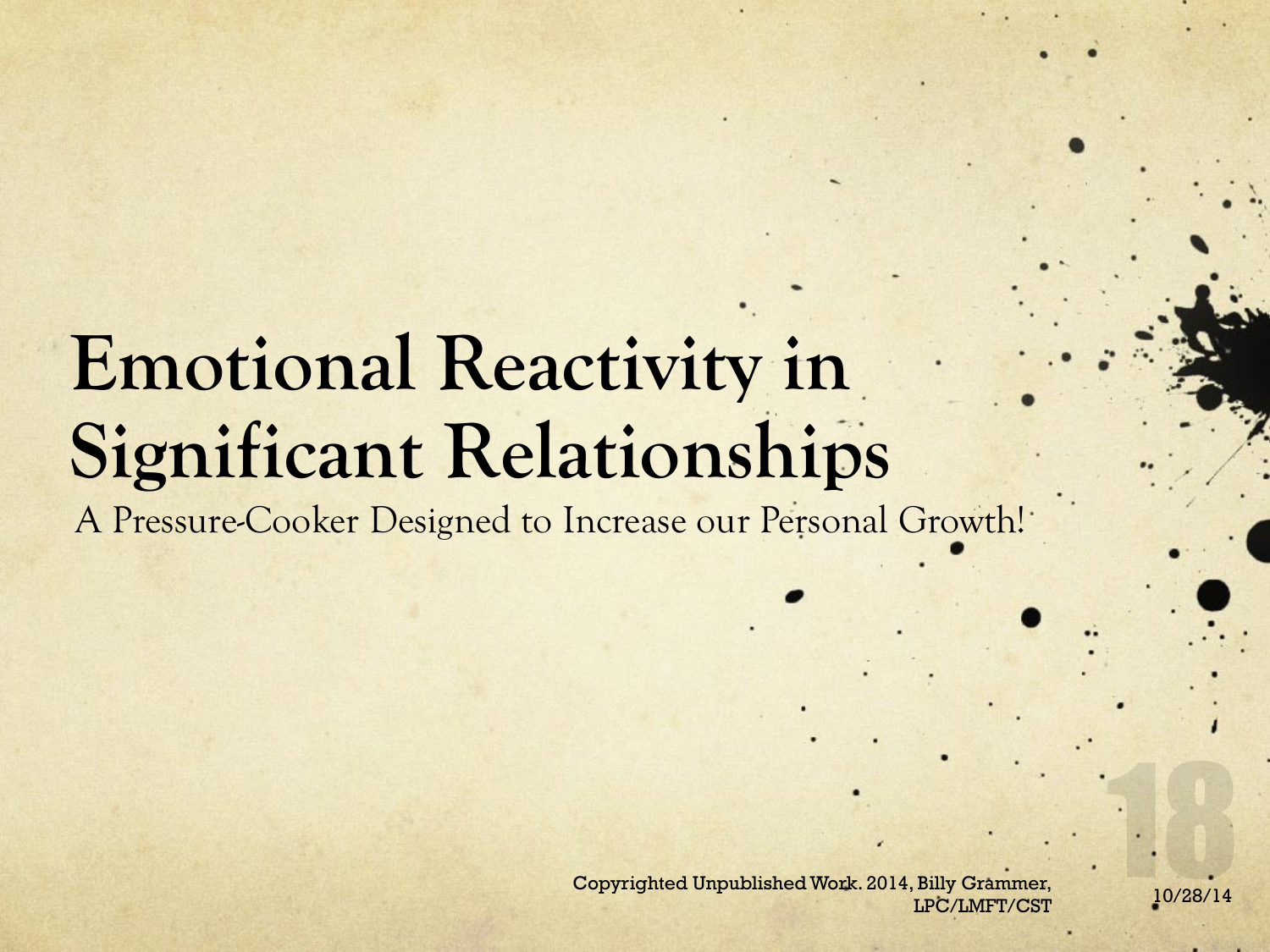#### **Short-Term Relationships**

Image/Presentation of Self Other-Validation/Affirmation/Reciprocity Reflected Sense of Self Borrowed Functioning Anxiety Reduction Bonding/Fusion/Completion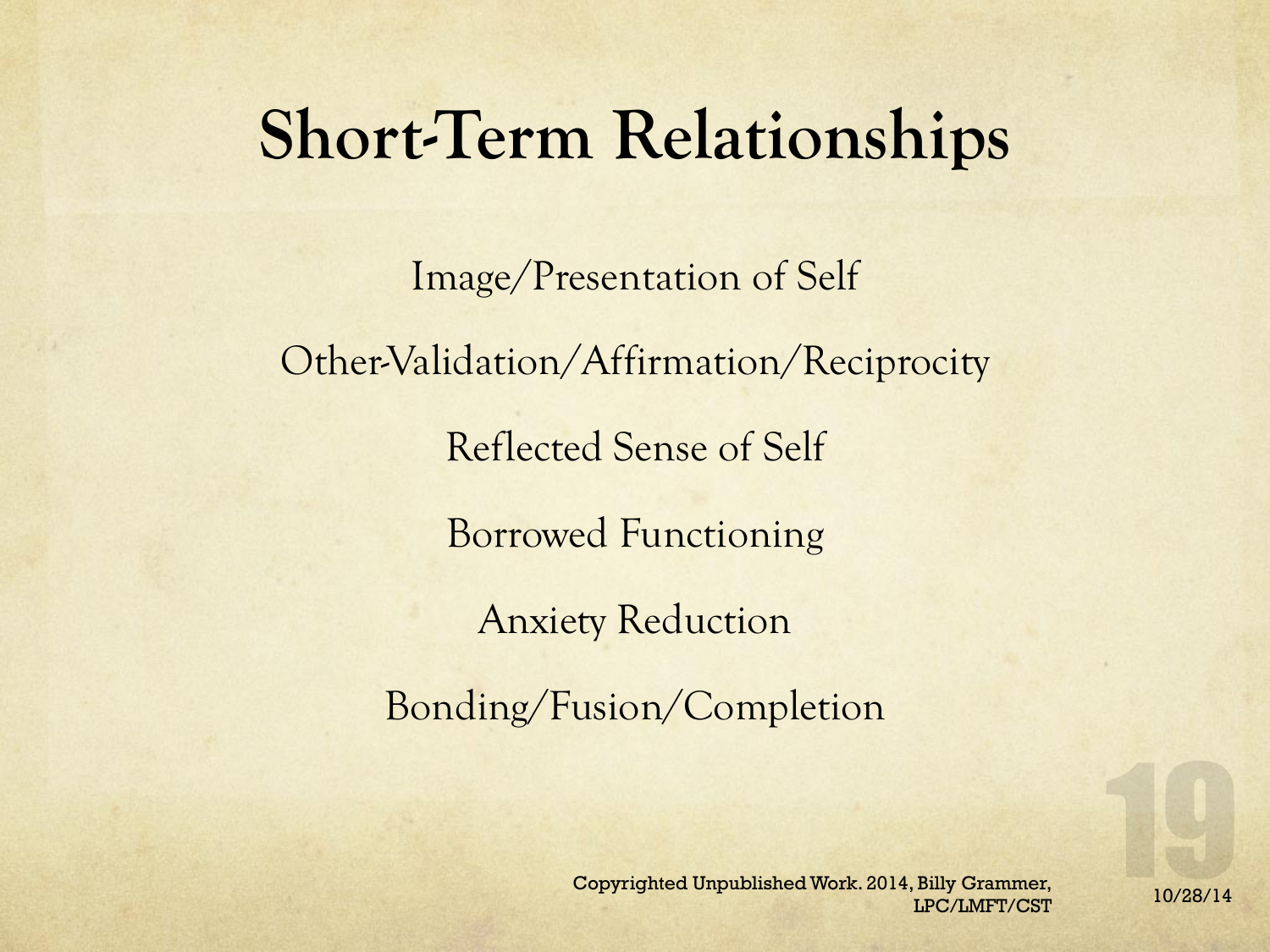## A Shift Must Occur

The supply of good feelings to the ego is interrupted.

Negativity , discomfort, and distress begin to occur.

Each view the other as the "solution" to their problem.

Each attempts to persuade the other to "listen," so as to "understand," in order to "change" so that he/she can be "happy."

#### **A Negative Reciprocity Cycle Begins**

A power struggle for Dominance, Control and Influence increases.

"Honey, if you would just do it *my* way, *we* would be happy; everything would be fine! It's *your* stubbornness that is preventing *our* happiness."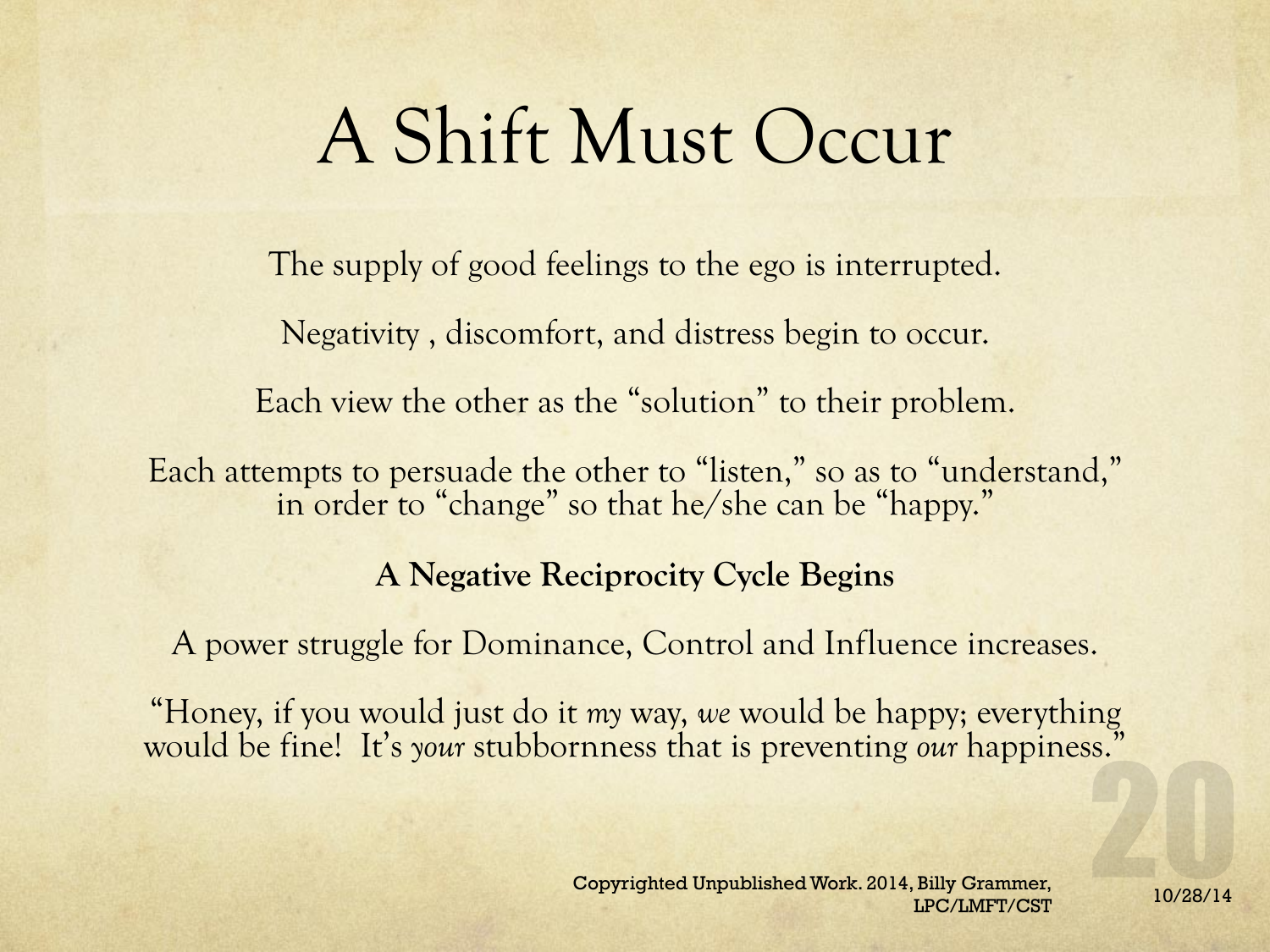### High Predictable Divorce

#### Attempts by Each to Influence the Other as the Solution Fail

Increased Harsh, Non-Edited "Start-Up"

#### Each Look to the Other for Cooperation in Repair Attempts

Increased Negativity. Increased Negative Attribution. Increased Negative Emotions

Forms a Tight, Closed-System Feed-Back Loop!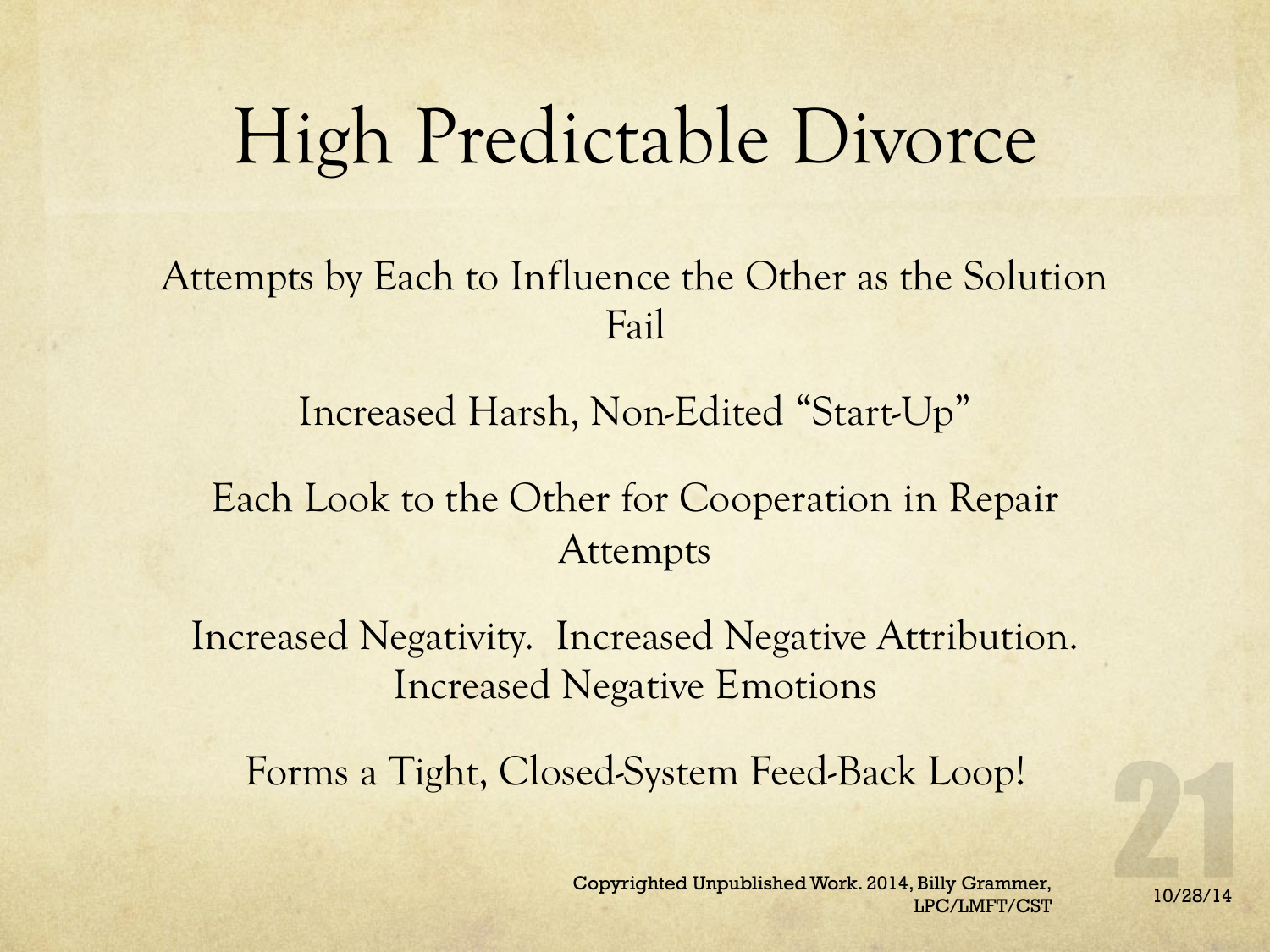#### High Predictable Divorce

Criticism: Complaints Fail. Character Attacks Increase. Negative Links Connect in a Chain

Contempt: Increased Negativity, Character Attacks, **Hostility** 

Defensiveness: Both View Themselves as "Righteous Victims" Cross Complaining, Blame-Shifting, Making Excuses

**StoneWalling**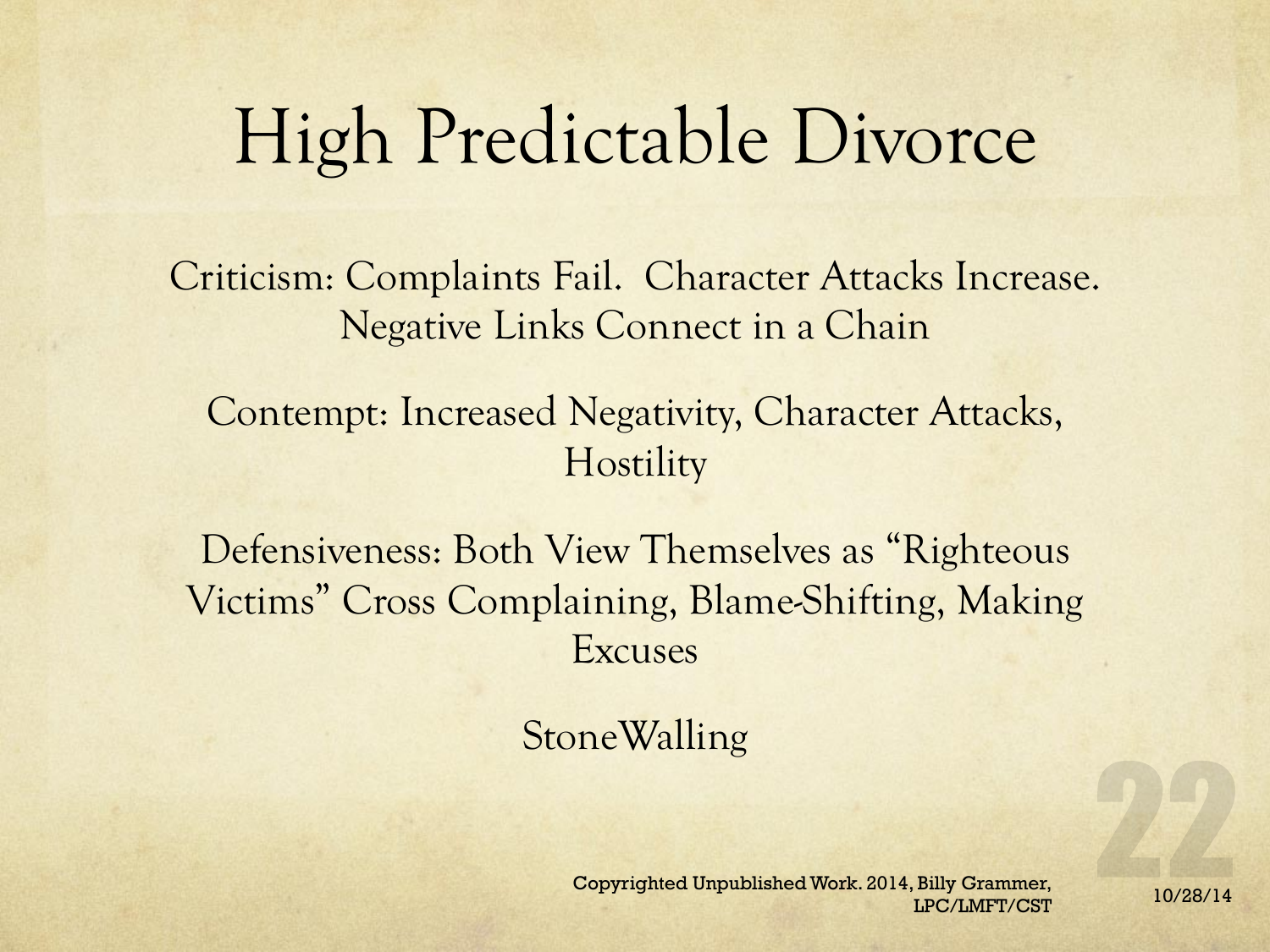One Must Give-Up Seeking to Control, Influence and Correct the Other.

One Must Give-Up on Seeking to Gain the Other Person's Acceptance, Understanding and Validation.

One Must Give-Up Seeking Solutions Outside of Their own Hula-Hoop.

One Must Seek to Confront and Control Self rather than Confront and Control their Spouse.